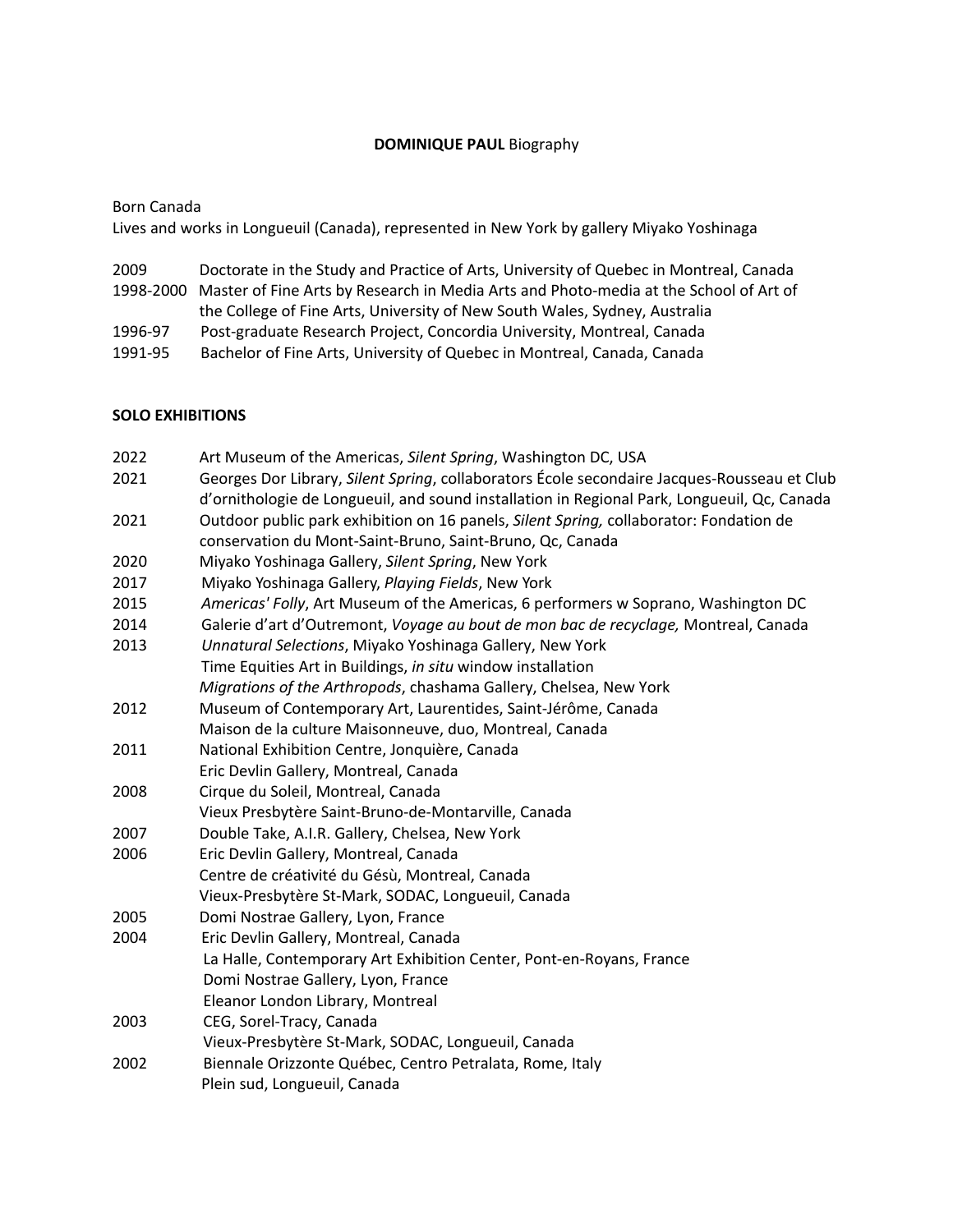## **GROUP EXHIBITIONS**

| 2022<br>2020      | Kingsborough Art Museum (kccartmuseum.org), UnHomeless NYC, New York<br>Natura-lism, Presenza Gallery, first virtual exhibition, London, U.K.<br>ZAZ10ts.com, video program on large screens, 10 Times Square, New York<br>ZONAsMACO Artfair, Insects of Surinam, Miyako Yoshinaga, Mexico City |
|-------------------|-------------------------------------------------------------------------------------------------------------------------------------------------------------------------------------------------------------------------------------------------------------------------------------------------|
| 2019              | Mapping Life Into Art, Lemmerman Gallery, New Jersey City University, New Jersey                                                                                                                                                                                                                |
| 2018              | ZAZ10ts.com, Garment District Festival, Video Program, 10 Times Square, New York                                                                                                                                                                                                                |
| 2017              | Lumen8, Staten Island Arts, Selected Works, New York                                                                                                                                                                                                                                            |
|                   | I Travelled the World and the Seven Seas, Royal Academy of Antwerp, Antwerp, Belgium<br>ZAZ10ts.com, "24:7", Video Program, New York & Mishkenot Sha'ananim, Jerusalem                                                                                                                          |
| 2017              | Paris Photo, Miyako Yoshinaga Gallery, Paris                                                                                                                                                                                                                                                    |
| 2016-2017<br>2014 | Human Impacts Institute, Creative Climate Awards, Taipei Economic Cultural Office, NY<br>What We Have Within, Art Museum of the Americas, Washington D.C.                                                                                                                                       |
|                   | Jerseyscapes, Jersey City Gallery, Jersey City, New Jersey<br>A Womanhouse or a Roaming House? A Room of One's Own Today, AIR Gallery, New York                                                                                                                                                 |
| 2013              | Currents, A.I.R. Gallery, New York                                                                                                                                                                                                                                                              |
|                   | Lumen installation festival, Lyons Pool, New York                                                                                                                                                                                                                                               |
|                   | Fruits Unheard of, collaboration WAT Project, chashama gallery, New York                                                                                                                                                                                                                        |
|                   | Chantier libre : Mises à L'Épreuve, video program, Espace Jean-Brillant, Montreal, Canada                                                                                                                                                                                                       |
| 2012              | Under The Radar: The New Visionaries, curated by J. Armin, a showcase of Quebec artists,                                                                                                                                                                                                        |
|                   | Guided by Invoices Gallery, New York                                                                                                                                                                                                                                                            |
|                   | Still Life? AC Institute, New York                                                                                                                                                                                                                                                              |
| 2011              | Art Souterrain, Montreal, Canada                                                                                                                                                                                                                                                                |
| 2010              | The Man I wish I Was, A.I.R. Gallery, New York                                                                                                                                                                                                                                                  |
|                   | Art souterrain 2010, video installation, Montreal, Canada                                                                                                                                                                                                                                       |
|                   | Art Montreal Contemporary, 15 artists, photo, World Expo, Shanghai, China                                                                                                                                                                                                                       |
|                   | The First International Nano Art Exhibition, Studio 101, Suzhou, China                                                                                                                                                                                                                          |
| 2009              | Métamorphose, Paul Dini Museum, Villefranche-sur-Saône, France                                                                                                                                                                                                                                  |
|                   | Domi Nostrae Gallery, Lyon, France                                                                                                                                                                                                                                                              |
|                   | La Collection Selon, curated by Michel Tremblay, Loto-Québec, Montréal                                                                                                                                                                                                                          |
| 2008              | WOMEN SHOOTING WOMEN: Contemporary Interpretations of Formal Portraiture, The<br>Roger Smith Hotel, New York                                                                                                                                                                                    |
| 2007              | 2X3, Forum photo Longueuil-Laval, Maison des Arts de Laval, Québec                                                                                                                                                                                                                              |
| 2005              | BIAB 2005, Beijing International Art Biennale, China                                                                                                                                                                                                                                            |
| 2004              | Bio & artistic manipulation, Galerie Verticale, Laval, Canada                                                                                                                                                                                                                                   |
|                   | Automn of Photography, Outremont Art Gallery, Canada                                                                                                                                                                                                                                            |
| 2003              | Figures of Invention, The Work Space Gallery, New York                                                                                                                                                                                                                                          |
| 2002              | L'Histoire de l'Art Comme Matériau, Augustin-Chénier, Ville-Marie, Canada                                                                                                                                                                                                                       |
| 2001              | Si-reine Fabulait, Contemporary Art Museum of Lyon, France                                                                                                                                                                                                                                      |
| 2000              | Figures of Invention, Foreman Gallery, Anderson Center for the Arts, Hartwick College, NY<br>Place, Chicago Multi-media Center, School of Visual Arts, Chicago, USA                                                                                                                             |
|                   | Media Arts Festival 2000, Tokyo, Japan                                                                                                                                                                                                                                                          |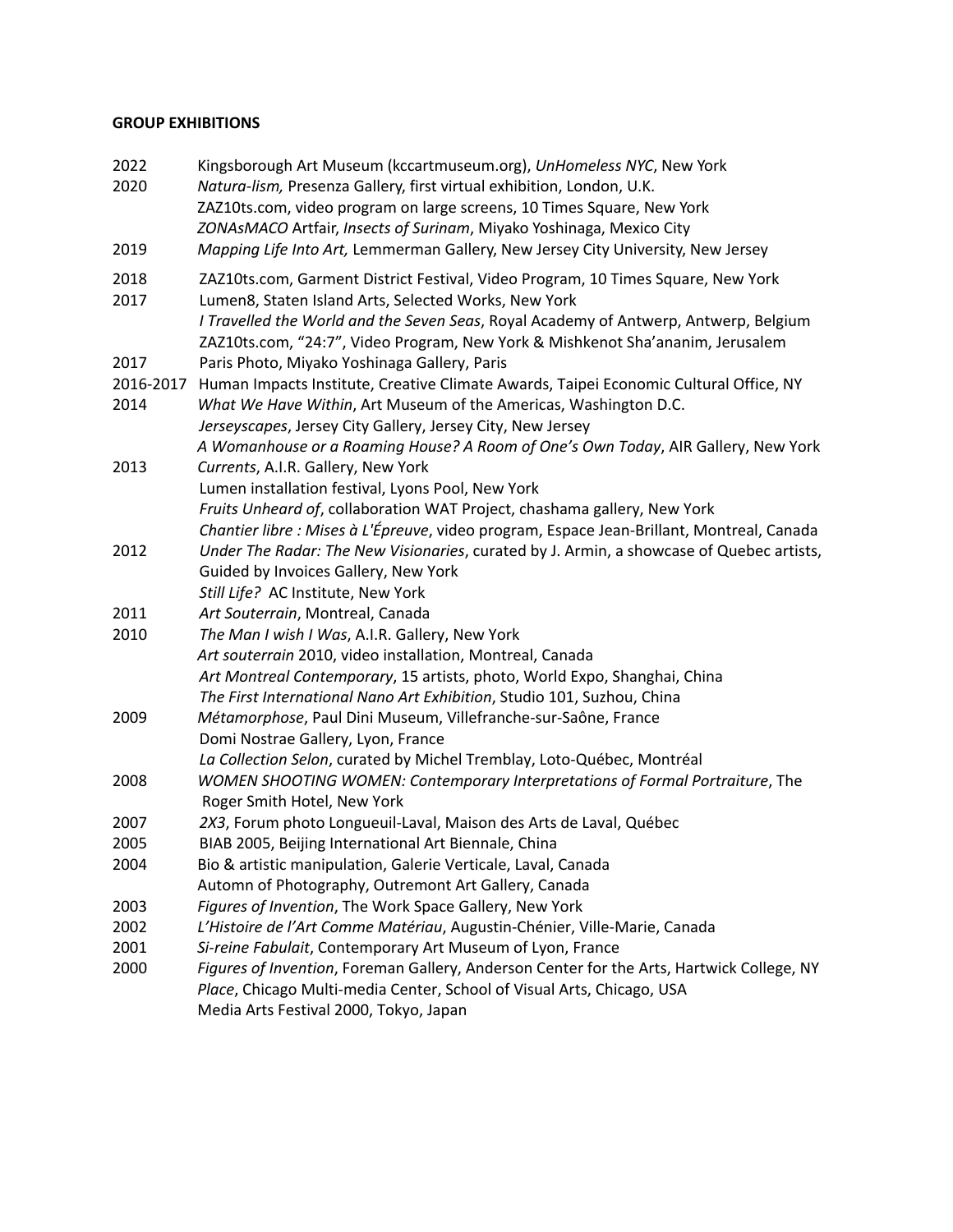## **AWARDS**

- 2021 Conseil des arts et des lettres du Québec, Creative Project Grant and Marketing Grant 2021 Conseil des arts et des lettres du Québec & Longueuil, Grant 2021 Conseil des arts de Longueuil, Publication Grant 2019 Conseil des arts et des lettres du Québec & Longueuil, Grant 2018 Conseil des arts et des lettres du Québec & Longueuil, Grant 2017 Conseil des arts de Longueuil, Grant 2016 Canada Council for the Arts, International Residency 2015 Conseil des arts de Longueuil, Grant 2014 Conseil des arts et des lettres du Québec, Grant Conseil des arts de Longueuil, Grant New York State Exchange Studio: Residency Unlimited 2012 Conseil des arts et des lettres du Québec, Grant Canada Council for the Arts, Publication Grant 2010 Conseil des arts et des lettres du Québec, Grant Conseil des arts et des lettres du Québec, Travelling Grant, Shanghai, China SODAC, Grant (Société de développement des arts et de la culture de Longueuil) grants received 2003-2010 2009 Vidéographe, Exploration grant, Montréal 2007 Excellence Award in Visual Arts, First Cultural Gala, Longueuil Canada Council for the Arts, travelling grant 2005 Conseil des arts et des lettres du Québec, Grant
- 2004 Conseil des arts et des lettres du Québec, Grant Conseil des arts et des lettres du Québec, Travelling Grant, France Department of International Trade Canada,

## **RESIDENCIES**

- 2019 Fab Lab Brossard, Georgette-Lepage library, Brossard, Québec
- 2017 IDEASxLAB and Creative Agents of Change Foundation, New York, NY & Louisville, KY
- 2015 Residency Unlimited, residency program May-July, New York
- 2012 Lower Manhattan Cultural Council studio program, March-July, New York
- 2011 Artist-in-residence, Primary School, C2S, October-December, Montreal
- 1997 Shave 97, International Artists Workshop, Triangle Arts Trust, Somerset and London, UK

## **PERFORMANCE**

- 2020 Pumash, Median Revenue Interactive Wearable, New York (COVID: document created)
- 2017 South Bronx Jane's walk, NY, Meyzeek School & Air Quality interactive walk, Louisville, Ky
- 2016 Art in Odd Places, 4 days performance with Interactive Revenue dress, 14th Street, NY (Oct)
- 2015 Art Museum of the Americas, Americas' Folly, 6 performers w Soprano, Washington DC (Aug) Interactive Median Revenue Wearable interacting with the public, New York (June-July) Americas' Folly with 4 performers, Richard Taittinger Gallery, NYC (July) Americas' Folly with 3 performers, Northside Town Hall, Williamsburg, NYC (May)
- 2014 Arsenal, procession of theme structures w 6 performers, Montreal, Quebec (Oct)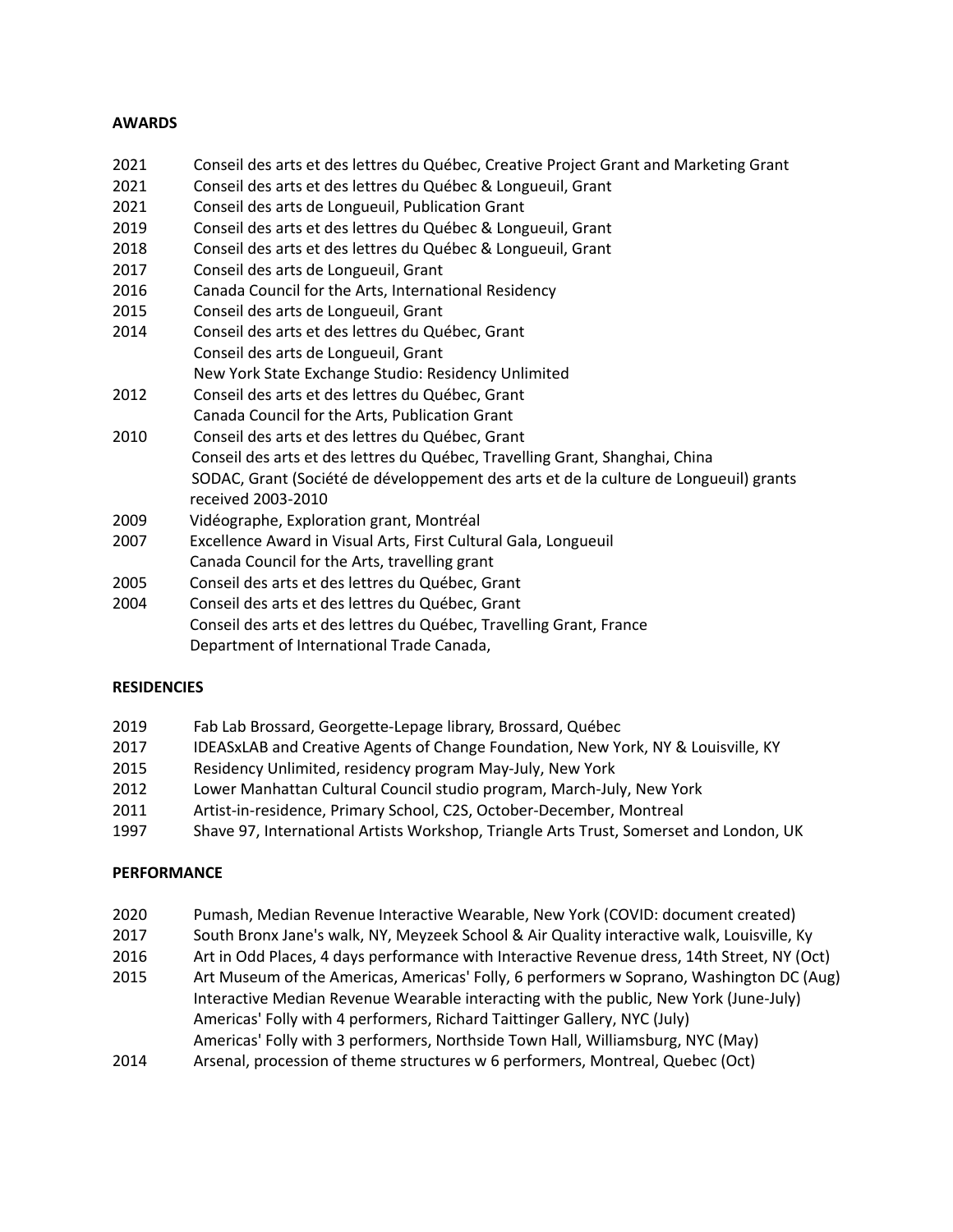#### **PUBLICATIONS**

#### **Catalogues & essay**

- 2019 Adapted PhD thesis *Entre chair et Lumière : De la possibilité d'une distance critique par l'objet-image*, coll*. Ouverture philosophique*, série *Esthétique*, L'Harmattan, Paris
- 2015 Americas' Folly: 7 dresses presenting social issues in a different way, Centre Sagamie, 16p.
- 2012 C'est par la lumière que je me métamorphose, Grande, J.K. et Belu F., MAC Laurentides, 60p.
- 2010 Art Contemporary Montreal, AGAC, Art Souterrain & Mtl, Shanghai Times Square, China, p.13 The First International Nano Art Exhibition, Studio 101, Suzhou, China, p.36-37
- 2009 Métamorphoses contemporaines, Paul-Dini Museum, Villefranche-sur-Saône, France, p.46-47
- 2005 BIAB, Second Beijing International Art Biennale, photography, China, p.28
- 2004 Avatars et dégénérations, Bureaud, A. et Lacerte, S., published by La Halle de Pont-en- Royans, Domi Nostrae Gallery, France, & Éric Devlin Gallery, Montreal, 32p. Riendeau, I., Bio & artistic manipulation, Galerie Verticale, Laval, Quebec, p.7
- 2002 Bureaud, A., Trace de l'impossible humain, published by Plein sud, Quebec

#### **Art magazines, media, newspaper & periodicals (Selection: see links section on website)**

- 2021 Zizanie.ca, journal, theme: animal & humanity, Montreal, Canada
- 2020 Goodman J., Whitehot Magazine of Contemporary Art, *Dominique Paul at Miyako Yoshinaga Inter*, *Métamorphoses et fluidité,* Quebec, Summer, No. 135, p. 112-113 Art Le Sabord, Création littéraire et visuelle, portfolio for Révolte, Québec, vol. 115, March
- 2019 AS Mag, Jordan P., *Dominique Paul In Conversation*: Interactive Median Income … Nov 24
- 2017 Photograph cover page and About the Cover (photographmag.com/issue/marchapril-2017/) Agnew, O., This dress changes color to show how polluted your air is, Popular Science Blog, Jun29 Heavens, S., Artist will walk through downtown to monitor air quality…, Insider Louisville, June 7 NPR coverage by J. Tyler Franklin of Air Quality Dress Walk downtown Louisville June 12th WBRD TV News coverage by Lawrence Smith of Air Walk Dress downtown Louisville
- 2016 Pandora's Beauty artwork at Marie Saint Pierre's Falgship store, Wynwood, Miami
- 2014 Kirschbaum, S. M., Must-see shows: Dominique Paul's Cool Wearable Sculptures, New York Magazine On-line (NYMAG.com: The Cut), Jan 17

Agustsson, S., Dominique Paul's "Unnatural Selections" at Miyako… Gallery, Whitewall Mag, Jan17

2013 Oppenheim, C., This week in New York, LUMEN, Time Out New York, p. 34 Hegert, N., A Surfeit of Space: the Francis J. Greenburger Collection, ARTslant, pp. 2-3 San Francisco Arts and culture Quarterly, SFAQ Pick, Dec

Escalmel, F., L'œil ne ment pas, critiques, Vie des arts, no. 229, hiver, pp. 70-71

2012 Grande, J.K., Artist combines art and technology in a new aesthetic, Viedesarts.com Haller, V., Artists Find Inspiration in Governors Island's Past, The Huffington Post, NY Culture, Jul13